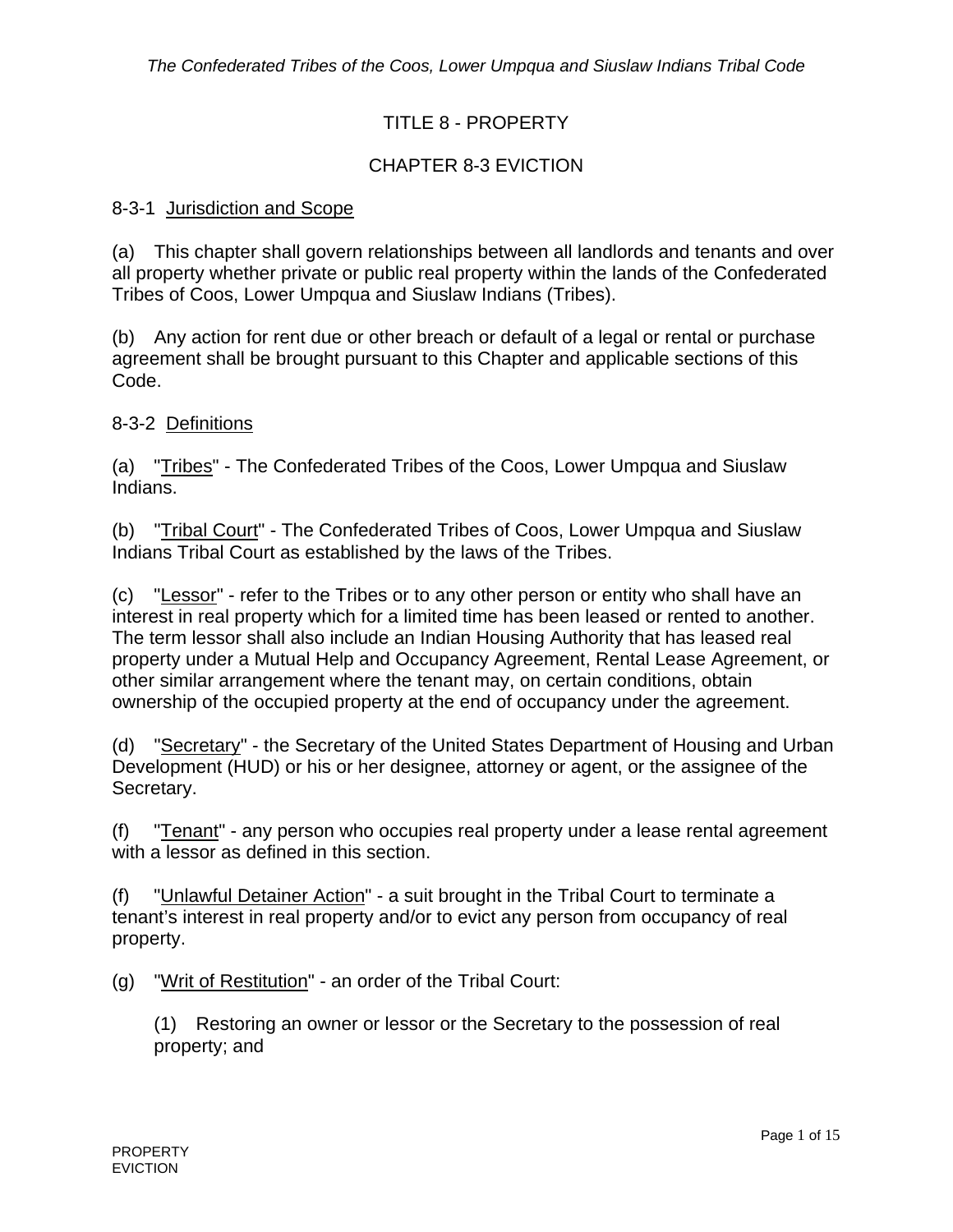(2) Evicting a tenant or other occupant.

(h) "Nuisance" - the maintenance of real property of a condition which:

(1) Unreasonably threatens the health or safety of the public or neighboring land users: or

(2) Unreasonably and substantially interferes with the ability of neighboring property users to enjoy reasonable use and occupancy of their property.

(i) "Waste" - spoil or destruction by a tenant of land, buildings, gardens, trees or other improvements that result in injury to the lessor's interest in the property.

(j) "Gender" (Singular or Plural) - Reference to persons by terms denoting one sex shall be taken as referring to either sex. Reference to persons by a term denoting the singular shall include the plural.

(k) "First Class Mail" - does not include certified or registered mail, or any other form of mail that may delay or hinder actual delivery of mail to the recipient.

(l) "Informal Dispute Resolution" - means, but is not limited to, consultation between the lessor and the tenant, or mediation utilizing the services of a third party.

(m) "Squatter" - a person occupying a dwelling unit who is not so entitled under a rental agreement or who is not authorized by the tenant to occupy that dwelling unit.

### 8-3-3 Exclusions from Application of this Chapter

Unless created to avoid the application of this chapter, the following arrangement is not governed by this chapter: Occupancy by a squatter.

#### 8-3-4 Notification of Suit

Commencement of suit shall be pursuant to the provisions of 1-1-90 (Rules of Practice in Actions and Proceedings Before the Tribal Court) of this Code provided that any employee of the Tribes may make personal service of the documents required to carry out the provisions of this Chapter.

#### 8-3-5 Defenses

In any action under this Chapter, it shall not be a defense to such action that the tenant or occupant is unable to pay rent or other monthly payments when due for the right of occupying the premises unless the lease or other agreement in force with reference to the property at issue provides otherwise.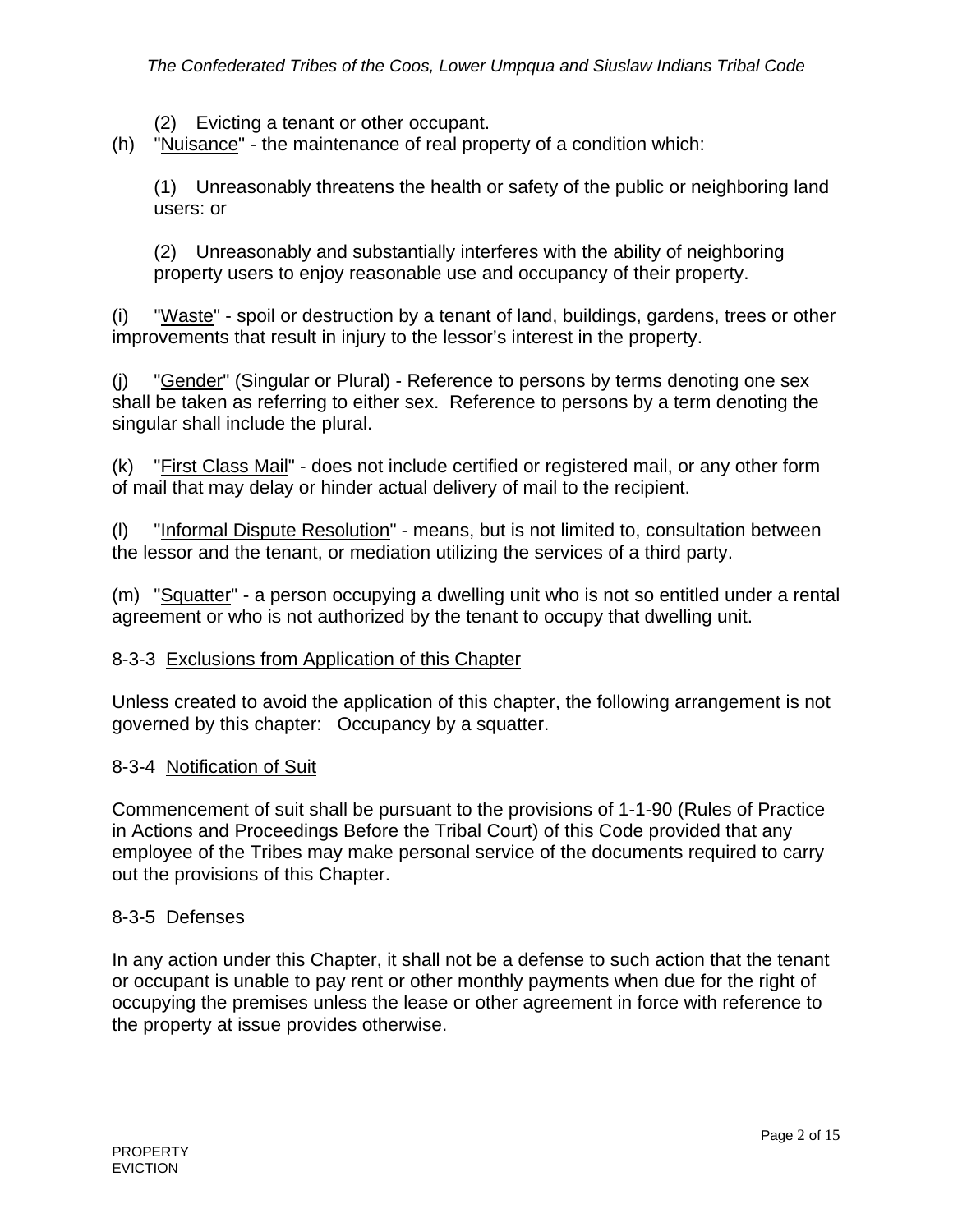## 8-3-6 Law To Be Applied

In any action under this chapter, the Court shall apply this Chapter's applicable provisions and the provisions of any and all leases or agreements, rules and regulations in force with regard to the property or tenancy that is the subject matter of the action. In the absence of Tribal law on any particular subject, the Court may look to provisions in federal law or general law of the states for guidance in fashioning a remedy.

### 8-3-7 Eviction Procedures

The procedures set out in this Chapter shall apply to any action to terminate a landlord tenant relationship under Chapter 8-3.

### 8-3-8 Unlawful Detainer

A tenant or other occupier of land shall be guilty of unlawful detainer if such person shall continue to occupy real property under any of the following situations:

(a) After the expiration of the term of the lease or other agreement; or

(b) Upon entering onto or remaining on the real property of another without the permission of the owner and without having any substantial claim of a lease or title to the property; or

(c) Upon a substantial and material breach of a condition of a rental agreement. No substantial and material breach of a condition of a rental agreement may result in a termination of the rental agreement unless the rental agreement so provides; or

(d) After failing to pay rent for a minimum of seven (7) days beyond the due date set forth in the lease or rental agreement.

### 8-3-9 Notice

(a) A party may commence an action in Tribal Court for any violation of section 8-3-8 (a), (b), (c) when the following notice provisions have been provided for:

(1) When the lease of the property is for an indefinite time with the rent to be paid monthly or by some other period and the lessor had given notice of termination of the tenancy at least thirty (30) days prior to the end of such month or period;

(2) When the lease of the property is for a definite time with rent to be paid monthly or by some other period and the lessor had given notice of termination of the tenancy at least thirty (30) days prior to the expiration of the term of the lease or other agreement;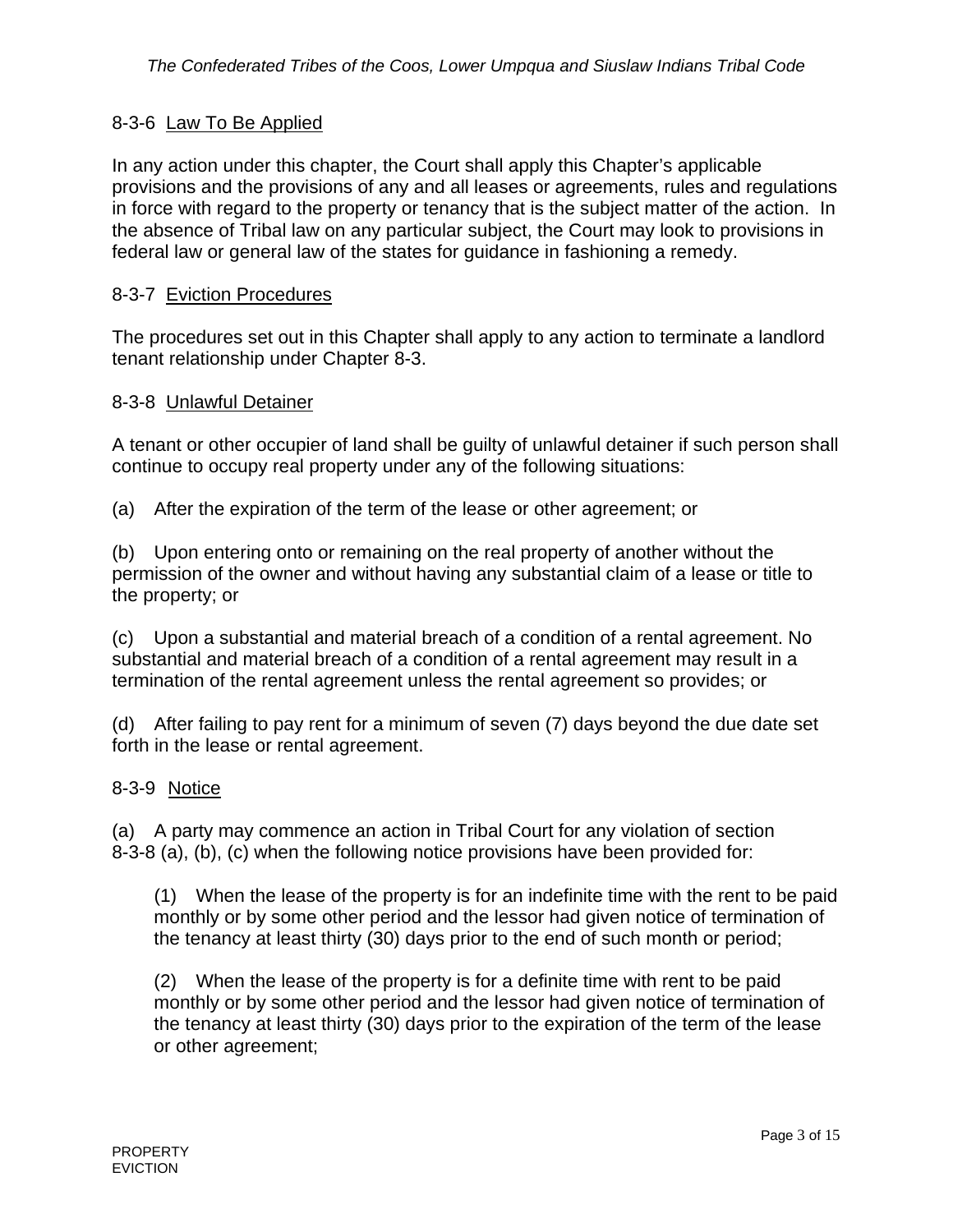(3) When such a person shall continue to fail to keep or perform any condition or covenant of the lease or agreement under which the property is held after he has been given notice under this section to either perform such condition or covenant or to surrender the property.

(4) When such person continues to commit or to permit waste upon or maintain a nuisance upon the occupied property after having been given notice in the alternative either to cease such waste or maintenance of nuisance or to surrender the property.

(b) No action may be commenced in Tribal Court for failure to pay rent under section 8-3-8 (d) when due until after having received a seventy-two (72) hour notice, the tenant or occupier remains in possession of the property contrary to the terms of the notice as follows:

(1) When such person has received notice:

(A) that he is in default in the payment of rent; and

(B) requiring him, in the alternative, to pay the rent or surrender possession of the occupied property, shall fail to pay the rent or surrender possession.

## 8-3-10 Service or Delivery of Written Notice

Where this Chapter requires written notice, service or delivery of that written notice shall be executed by one or more of the following methods:

(a) Personal delivery to the lessor or tenant; or

(b) First-class mail to the lessor or tenant. If a notice is served by mail, the minimum period for compliance or termination of a tenancy, as appropriate, shall be extended by three (3) days, and the notice shall include the extension in the period provided.

(c) A lessor or tenant may utilize alternative methods of notifying the other so long as the alternative method is in addition to one of the service methods described in subsection (a) and (b) of this section.

# 8-3-11 Calculation of Notice Periods

Where there are references in this chapter to periods and notices based on a number of days, those days shall be calculated by consecutive calendar days, not including the initial day of service by including the last day until midnight of that last day. Where there are references in this chapter to periods or notices based on a number of hours, those hours shall be calculated in consecutive clock hours, beginning immediately upon service.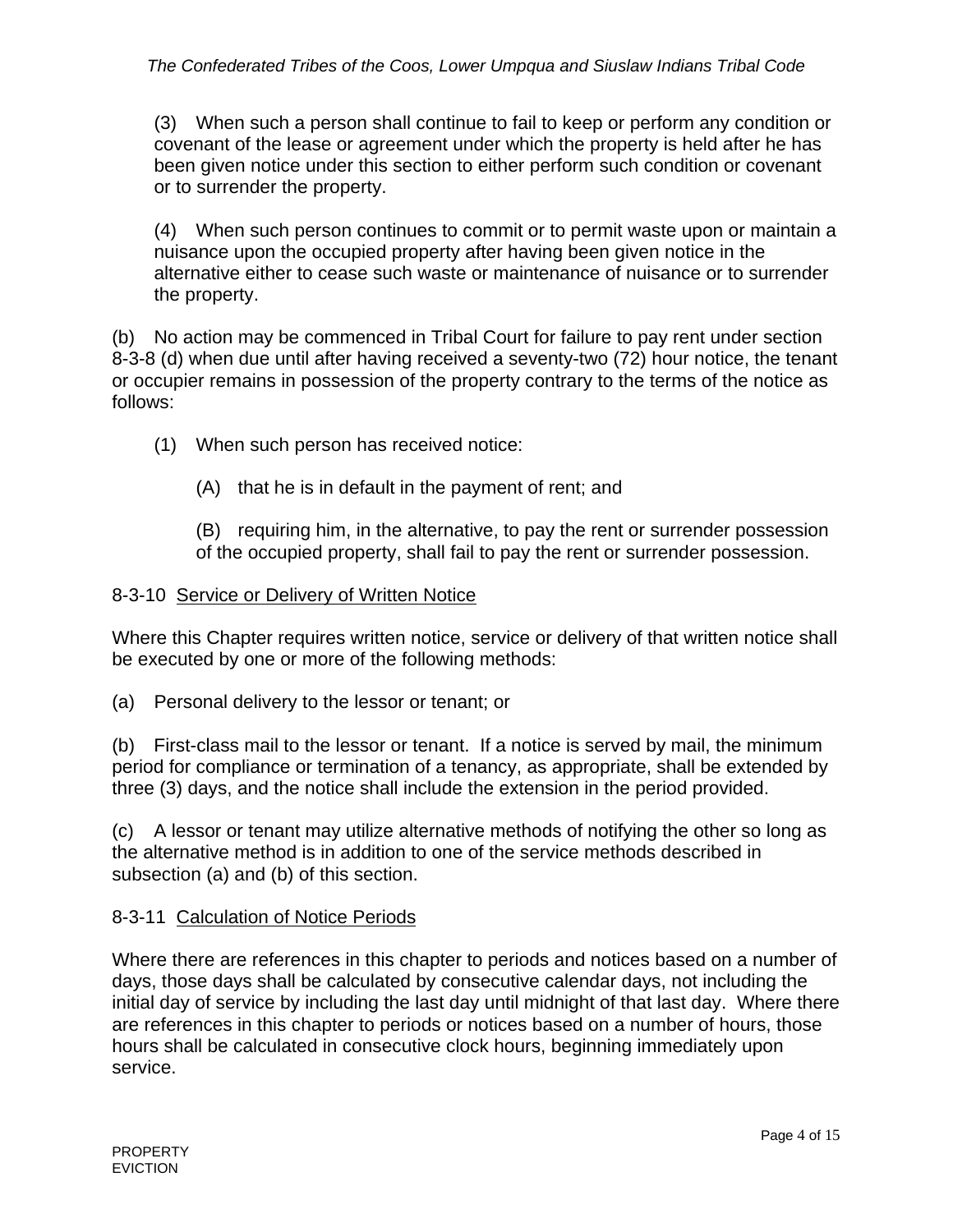### 8-3-12 Complaint and Summons Contents

The complaint and summons to commence an action for unlawful detainer shall, in addition to those procedural requirements imposed by Court Rule or under the general procedures for the commencement of an action in Tribal Court, shall comply with the following;

(a) The complaint signed by the owner, lessor, the Secretary, agent or attorney stating:

- (1) The facts on which recovery is based; and
- (2) Describing the property so that it can be identified with reasonable certainty; and

(3) Any Claim for damages or compensation due from the person(s) to be evicted.

#### 8-3-13 Hearing

Notwithstanding any other provision in this Code or Court Rule, the Tribal Court shall set an unlawful detainer action for hearing expeditiously. The hearing date shall be set no later than thirty (30) days following the date that the defendant must respond to the suit.

#### 8-3-14 Power of the Tribal Court

(a) The Tribal Court shall enter a Writ of Restitution if:

(1) Notices as required by this Chapter have been given; and

(2) The Tribal Court finds that the occupier of the real property is guilty of an act of unlawful detainer.

(b) Upon the issuance of a Writ of Restitution, the Tribal Court shall have authority to enter against the defendant(s) a judgment for the following: back rent, unpaid utilities, charges due the Tribes Indian Housing Authority or land owner under any lease or occupancy agreement (not including under a leasehold mortgage) and for damages caused by the defendant(s) to the property other than ordinary wear and tear. The Tribal Court shall have authority to award to the prevailing party his costs and reasonable attorney's fees in bringing suit under this Chapter.

#### 8-3-15 Continuance in Cases Involving the Secretary

Except by agreement of all parties, there shall be no continuances in cases involving the Secretary.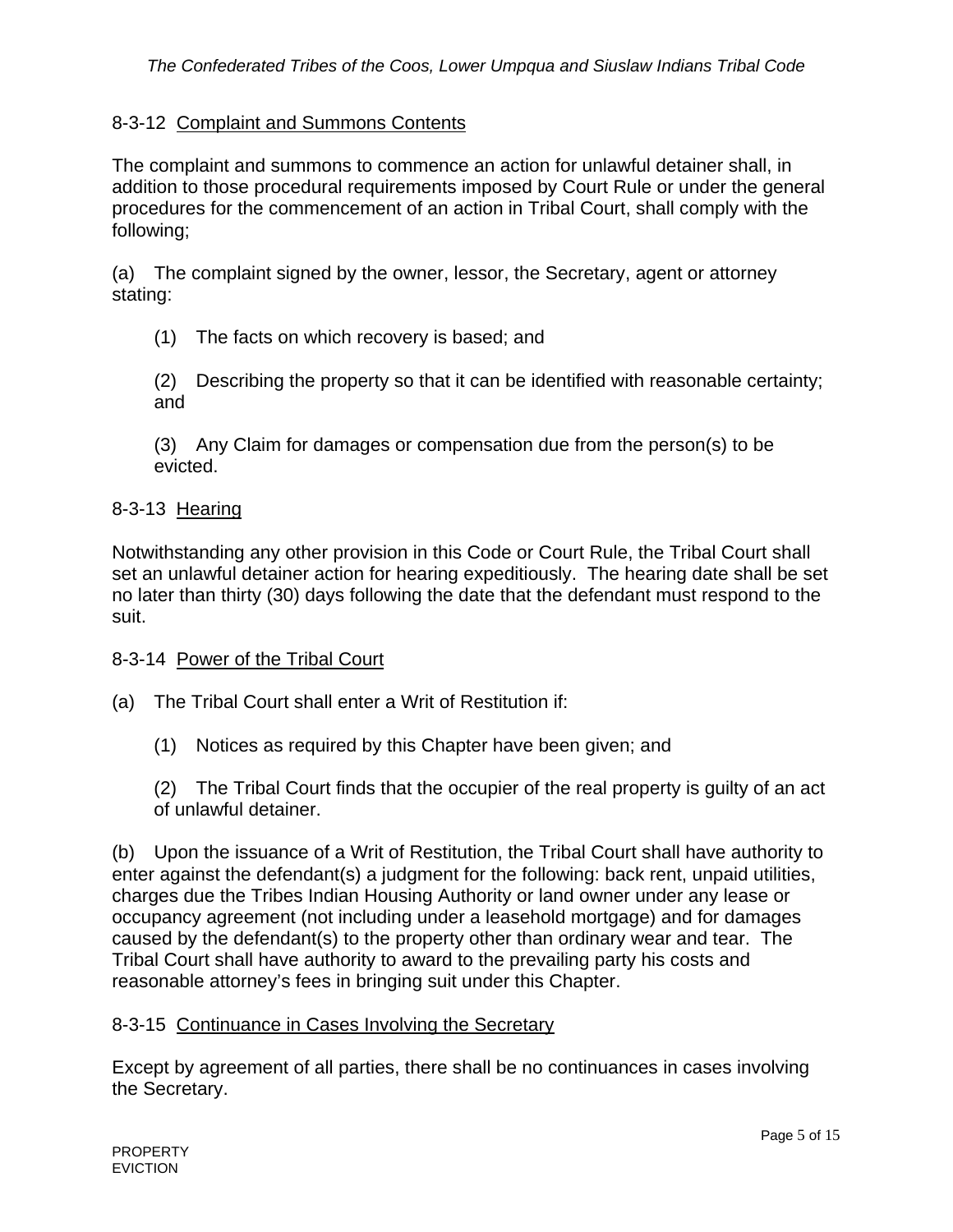## 8-3-16 Enforcement

Upon the issuance of a Writ of Restitution by the Tribal Court, tribal law enforcement officers, or if there are no tribal law enforcement officers, state law enforcement officers if there exists an intergovernmental agreement allowing for the enforcement of Tribal Court Orders, shall enforce the Writ of Restitution by evicting the defendant(s) and their property from the premises which are unlawfully occupied. In cases involving the Secretary, the Secretary may request that the Writ of Restitution be enforced not later than sixty (60) days after the date of service of the summons and complaint.

### 8-3-17 Alternate Remedies

In those cases in which the persons or property are subject to the jurisdiction of the courts of the State of Oregon or the United States, the remedies and procedures provided for by this Chapter are in the alternative to the remedies and procedures provided by the laws of the State of Oregon or the United States.

### 8-3-20 DISPOSITION OF PERSONAL PROPERTY ABANDONED BY TENANT, NOTICE, SALE, LIMITATION ON LANDLORD LIABILITY, STORAGE AGREEMENTS, HAZARDOUS PROPERTY

#### 8-3-21 Definitions as Used in this Section

(a) "Current Market Value" - the amount in cash, as determined by the Confederated Tribes of Coos, Lower Umpqua and Siuslaw Indians (Tribes) that could reasonably be expected to be paid for property and goods by an informed buyer to an informed seller, each acting without compulsion in an arm's-length transaction.

(b) "Dispose of the Personal Property" - that, if reasonably appropriate, the Tribes may throw away the property or may give it without consideration to a nonprofit organization or may give it away to individuals. Tribal members are to be given a preference in the disposal. The Tribes may retain the property for Tribal use or benefit if the property has cultural, historical or financial significance.

(c) "Goods" - includes those goods left inside a house, apartment, recreational vehicle, manufactured dwelling or any structure utilized as a home or left upon the rental space outside but within the property boundaries.

(d) "Lienholder"- any lienholder of an abandoned recreational vehicle or manufactured dwelling, if the lien is of record or the lienholder is actually known to the Tribes.

- (e) "Of Record"
	- (1) For a recreational vehicle that is not a manufactured structure as defined in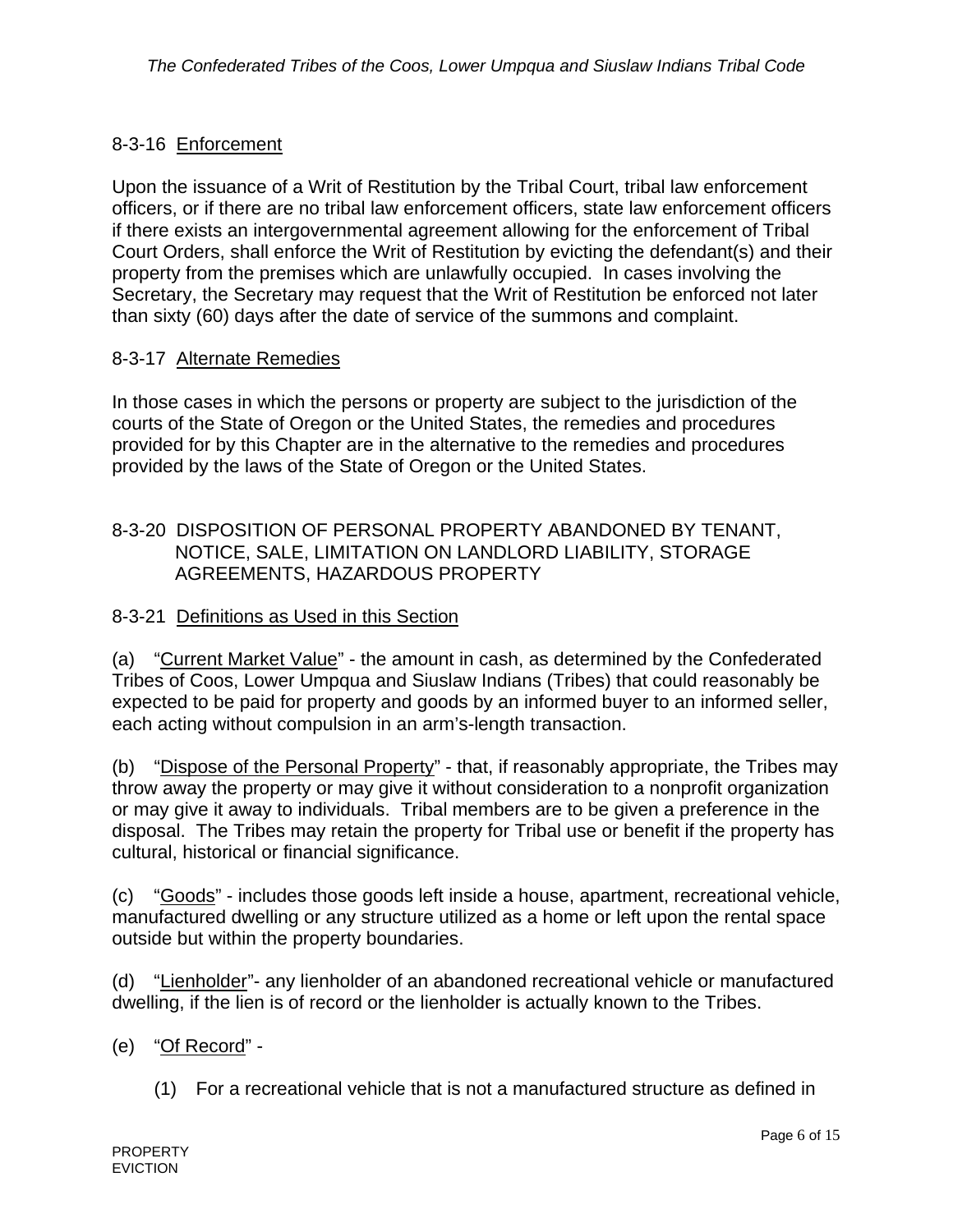ORS 446.561, that a security interest has been properly recorded with the Department of Transportation.

 (2) For a manufactured dwelling or recreational vehicle that is a manufactured structure as defined in ORS 446.561, that a security interest has been properly recorded for the manufactured dwelling or recreational vehicle in the records of the Department of Consumer and Business Services.

(f) "Owner" - any owner of an abandoned recreational vehicle, or manufactured dwelling if different from the tenant and either of record or actually known to the Tribes.

(g) "Personal property" - goods, vehicles or recreational vehicles and includes manufactured dwellings.

8-3-22 The Tribes may not store, sell or dispose of abandoned personal property except as provided by this section. This section governs the rights and obligations of the Tribes, tenants and any lienholders or owners in any personal property abandoned or left upon the premises by the tenant or any lienholder or owner in the following circumstances:

(a) The tenancy has ended by termination or expiration of a rental agreement or by relinquishment or abandonment of the premises and the Tribes reasonably believes under all the circumstances that the tenant has left the personal property upon the premises with no intention of asserting any further claim to the premises or to the personal property;

(b) The tenant has been absent from the premises continuously for seven (7) days after termination of a tenancy by a court order that has not been executed; or

(c) The Tribes receive possession of the premises from Tribal Police following restitution pursuant to Section 8-3-16, Enforcement.

8-3-23 Prior to selling or disposing of the tenant's personal property under this section, the Tribes must give a written notice to the tenant that must be:

- (a) Personally delivered to the tenant; or
- (b) Sent by first class mail addressed and mailed to the tenant at:
	- (1) The premises;
	- (2) Any post-office box held by the tenant and actually known by the Tribes and

 (3) The most recent forwarding address if provided by the tenant or actually known to the Tribes.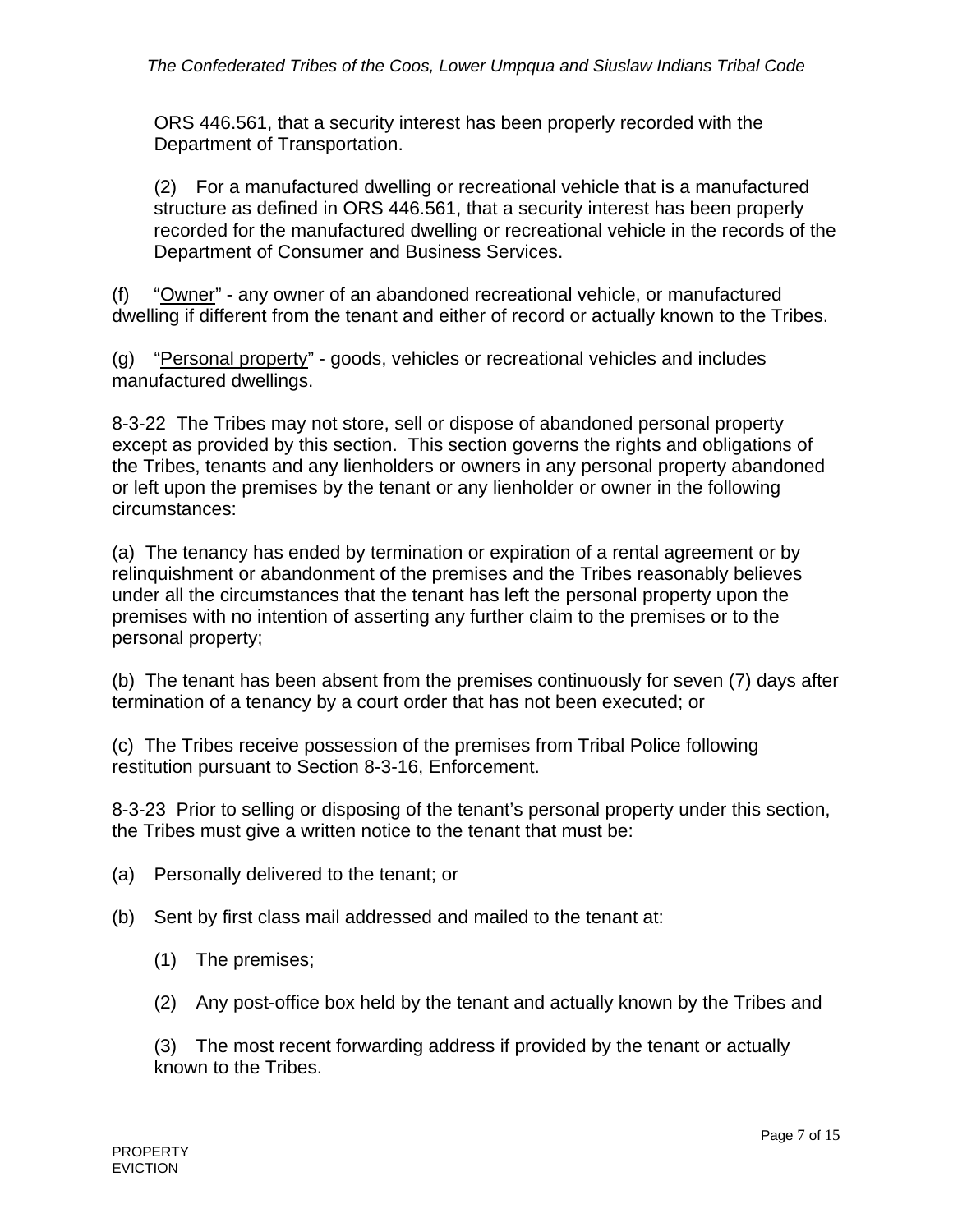8-3-24 (a) In addition to the notice required by 8-3-23, in the case of an abandoned recreational vehicle or manufactured dwelling, the Tribes shall also give a copy of the notice described in 8-3-23 to:

(1) Any lienholder of the recreational vehicle or manufactured dwelling

(2) Any owner of the recreational vehicle or manufactured dwelling

 (3) The tax collector of the county where the manufactured dwelling is located and

(b) The Tribes shall give the notice copy required by this subsection by personal delivery or first class mail, except that for any lienholder, mail service must be both by first class mail and by certified mail with return receipt requested.

(c) A notice to lienholders under (a)(1) of this subsection must be sent to each lienholder at each address:

- (1) Actually known to the Tribes,
- (2) Of record; and

 (3) Provided to the Tribes by the lienholder in a written notice that identifies the personal property subject to the lien and that was sent to the Tribes by certified mail with return receipt requested within the preceding five (5) years. The notice must identify the personal property by describing the physical address of the property.

8-3-25 The notice required under 8-3-23 must state that:

(a) The personal property left upon the premises is considered abandoned;

(b) The tenant or any lienholder or owner must contact the Tribes by a specified date, as provided in 8-3-26, to arrange for the removal of the abandoned personal property;

(c) The personal property is stored at a place of safekeeping, except that if the property includes a manufactured dwelling, the dwelling or home must be stored on the rented space;

(d) The tenant or any lienholder or owner may arrange for removal of the personal property by contacting the Tribes at a described telephone number or address on or before the specified date;

(e) The Tribes shall make the personal property available for removal by the tenant or any lienholder or owner: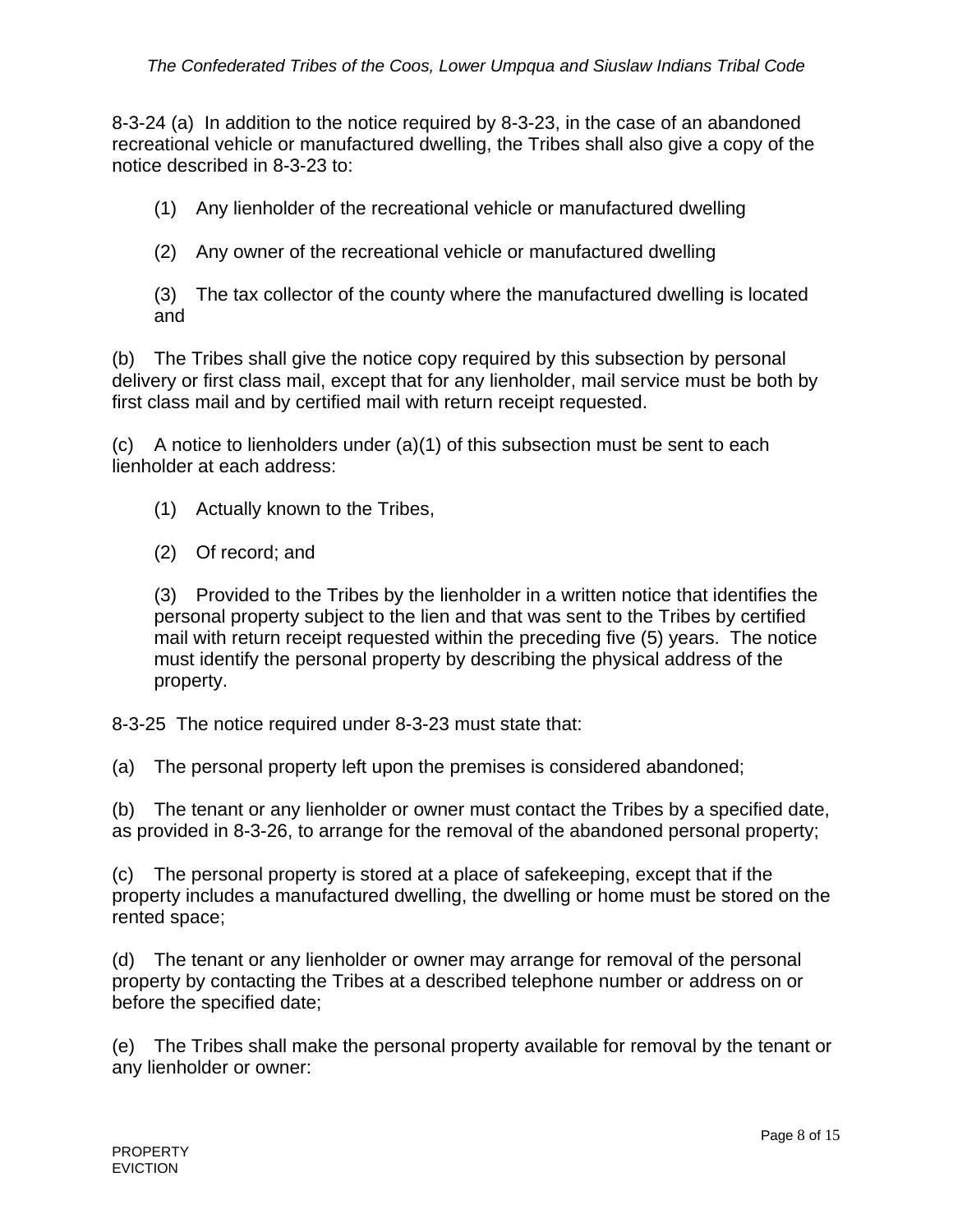(f) If the personal property is considered to be abandoned pursuant to  $8-3-22(a)$  or (b), the Tribes may require payment of removal and storage charges, as provided by 8-3-27(d), prior to releasing the personal property to the tenant or any lienholder or owner;

(g) If the tenant or any lienholder or owner fails to contact the Tribes by the specified date, or after that contact, fails to remove the personal property within thirty (30) days for recreational vehicles and/or manufactured dwellings or fifteen (15) days for all other personal property, the landlord may sell or dispose of the personal property. If the Tribes reasonably believes that the personal property will be eligible for disposal pursuant to 8-3-30(b) and the Tribes intend to dispose of the property if the property is not claimed, the notice shall state that belief and intent; and

(h) If the personal property includes a recreational vehicle or a manufactured dwelling and if applicable, there is a lienholder or owner that has a right to claim the recreational vehicle, dwelling or home,

8-3-26 For purposes of 8-3-25, the specified date by which a tenant, lienholder or owner must contact the Tribes to arrange for the disposition of abandoned personal property is:

(a) For abandoned recreational vehicles, or manufactured dwellings, not less than forty-five (45) days after personal delivery or mailing of the notice; or

(b) For all other abandoned personal property, not less than thirty (30) days after personal delivery or mailing of the notice.

8-3-27 After notifying the tenant as required by 8-3-23, the Tribes:

(a) Shall store any abandoned manufactured dwelling on the rented space and shall exercise reasonable care for the dwelling or home;

(b) Shall store all other abandoned personal property of the tenant, including goods left inside a recreational vehicle, manufactured dwelling or left upon the rented space outside a recreational vehicle, dwelling or home, in a place of safekeeping and shall exercise reasonable care for the personal property, except that the Tribes may:

(1) Promptly dispose of rotting food; and

 (2) Allow an animal control agency to remove any abandoned pets or livestock. If an animal control agency will not remove the abandoned pets or livestock, the Tribes shall exercise reasonable care for the animals given all the circumstances, including the type and condition of the animals, and may give the animals to an agency that is willing and able to care for the animals, such as a humane society or similar organization;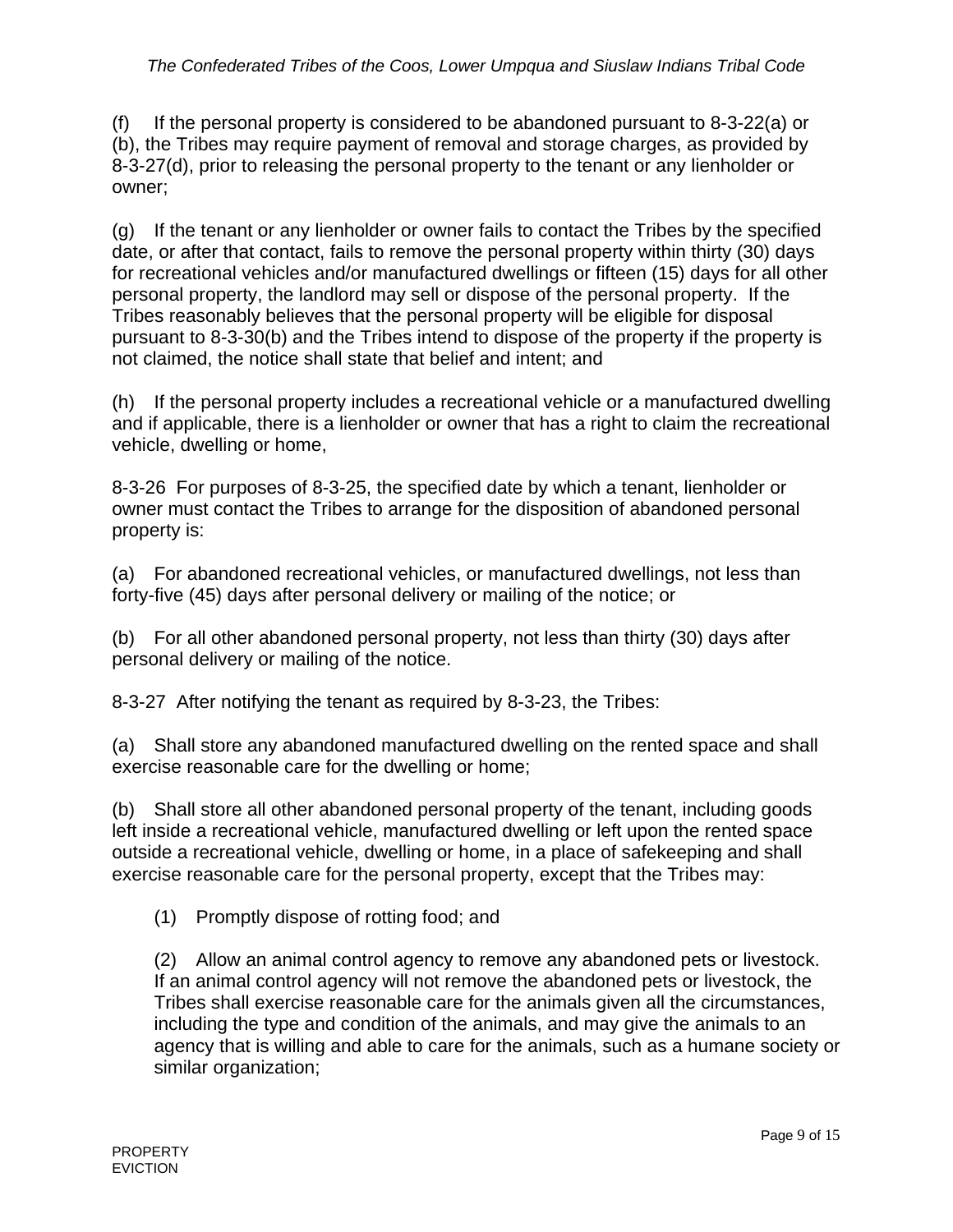(c) Except for manufactured dwellings, may store the abandoned personal property at the dwelling unit, move and store it elsewhere on the premises or move and store it at a commercial storage company or other place of safekeeping; and

(d) Is entitled to reasonable or actual storage charges and costs incidental to storage or disposal, including any cost of removal to a place of storage. In the case of an abandoned manufactured dwelling, the storage charge may be no greater than the monthly space rent last payable by the tenant.

8-3-28 If a tenant, lienholder or owner, upon the receipt of the notice provided by 8-3-23 or 8-3-24 or otherwise, responds by actual notice to the Tribes on or before the specified date in the Tribes' notice that the tenant, lienholder or owner intends to remove the personal property from the premises or from the place of safekeeping, the landlord must make that personal property available for removal by the tenant, lienholder or owner by appointment at reasonable times during the thirty (30) days or, in the case of a recreational vehicle, manufactured dwelling, forty-five (45) days following the date of the response. If the personal property is considered to be abandoned pursuant to 8-3-22(a) or (b), the Tribes may require payment of removal and storage charges, as provided in subsection 8-3-27(d), prior to allowing the tenant, lienholder or owner to remove the personal property. Acceptance by the Tribes of such payment does not operate to create or reinstate a tenancy or create a waiver.

8-3-29 If the tenant, lienholder or owner of a recreational vehicle or manufactured dwelling does not respond within the time provided by the landlord's notice, or the tenant, lienholder or owner does not remove the personal property within the time required by 8-3-28 or by any date agreed to with the Tribes, whichever is later, the tenant's, lienholder's or owner's personal property is conclusively presumed to be abandoned. The tenant and any lienholder or owner that have been given notice pursuant to 8-3-23 or 8-3-24 shall, have no further right, title or interest to the personal property and may not claim or sell the property.

8-3-30 If the personal property is presumed to be abandoned under 8-3-29, the Tribes then may:

(a) Sell the personal property at a public or private sale where Tribal members receive a preference for purchasing or any type of disposal, provided that prior to the sale of a recreational vehicle or manufactured dwelling:

 (1) The Tribes may seek to transfer ownership of record of the personal property by complying with the requirements of the appropriate state agency; and

(2) The Tribes shall:

 (A) Place a notice in a newspaper of general circulation in the county in which the recreational vehicle or manufactured dwelling is located. The notice shall state: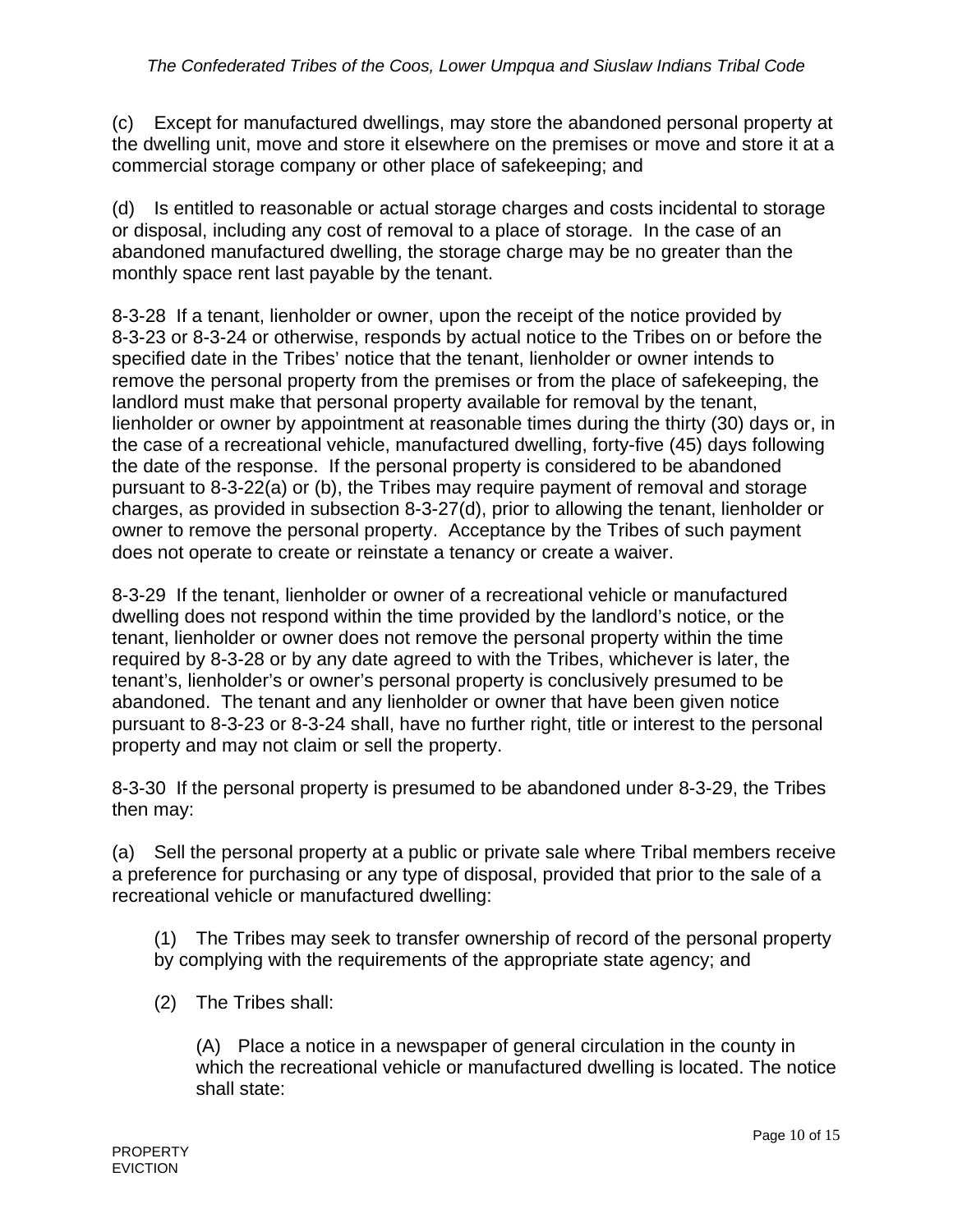(i) That the recreational vehicle, manufactured dwelling is abandoned;

 (ii) The tenant's and owner's name, if of record or actually known to the Tribes,

 (iii) The address and any space number where the recreational vehicle, manufactured dwelling is located, and any plate, registration or other identification number for a recreational vehicle noted on the certificate of title, if actually known to the Tribes;

(iv) Whether the sale is by private bidding or public auction;

 (v) Whether the Tribes are accepting sealed bids and, if so, the last date on which bids will be accepted; and

 (vi) The name and telephone number of the person to contact to inspect the recreational vehicle or manufactured dwelling;

(B) At a reasonable time prior to the sale, give a copy of the notice required by sub-subparagraph (A) of this subparagraph to the tenant and to any lienholder and owner, by personal delivery or first class mail, except that for any lienholder, mail service must be by first class mail with certificate of mailing;

 (C) Obtain an affidavit of publication from the newspaper to show that the notice required under (A) of this subparagraph ran in the newspaper at least one (1) day in each of two (2) consecutive weeks prior to the date scheduled for the sale or the last date bids will be accepted; and

(D) Obtain written proof from the county that all property taxes and assessments on the manufactured dwelling have been paid or, if not paid, that the county has authorized the sale, with the sale proceeds to be distributed pursuant to 8-3-33;

(b) Destroy or otherwise dispose of the personal property if the landlord determines that:

 (1) For a manufactured dwelling, the current market value of the property is eight thousand dollars (\$8,000) or less as determined by the county assessor; or

 (2) For all other personal property, the reasonable current fair market value is five hundred dollars (\$500) or less or so low that the cost of storage and conducting a public sale probably exceeds the amount that would be realized from the sale; or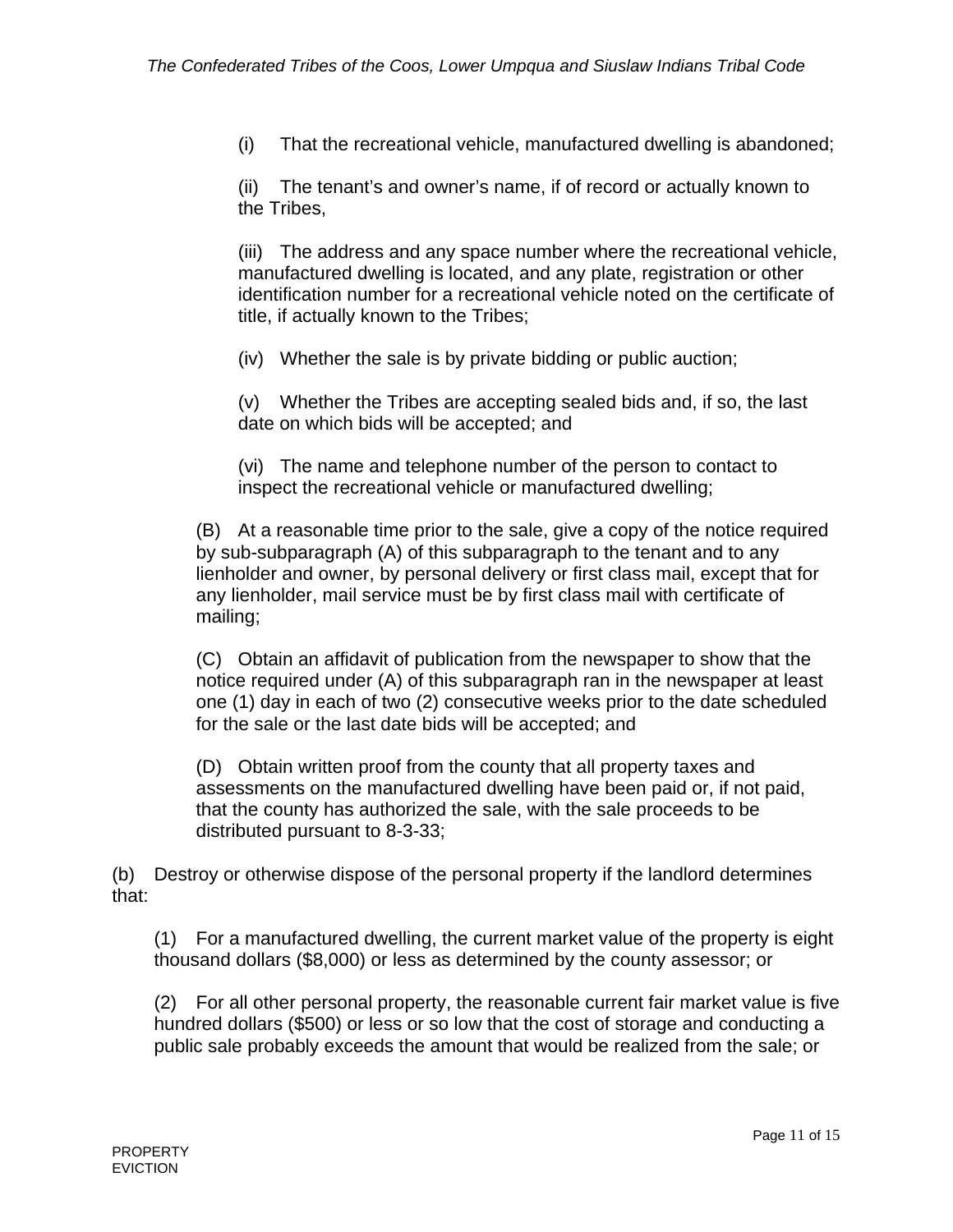(c) Consistent with paragraphs (a) and (b) of this subsection, sell certain items and destroy or otherwise dispose of the remaining personal property. Tribal members have a preference for any disposal.

8-3-31 A public or private sale authorized by this section must:

(a) For a recreational vehicle or manufactured dwelling, be conducted consistent with the terms listed in subsection 8-3-30(a)(2)(A). Every aspect of the sale including the method, manner, time, place and terms must be commercially reasonable; or

(b) If there is no buyer at a sale of a manufactured dwelling, the personal property is considered to be worth eight thousand dollars (\$8,000) or less, regardless of current market value, and the Tribes may destroy or otherwise dispose of the personal property. Tribal members have preference for disposal of property or goods,

8-3-32 The Tribes are not liable for the condition of the dwelling or goods to:

(a) A buyer of the dwelling or goods at a sale pursuant to 8-3-30(a), with or without consideration; or

(b) A person or nonprofit organization to whom the Tribes give the dwelling or home pursuant to 8-3-21(b), 8-3-30(b) or 8-3-31(b).

8-3-33 (a) the Tribes may deduct from the proceeds of the sale:

- (1) The reasonable or actual cost of notice, storage and sale; and
- (2) Unpaid rent, late fees and damages.

(b) If the sale was of a manufactured dwelling, after deducting the amounts listed in paragraph (a) of this subsection, the Tribes shall remit the remaining proceeds, if any, to the county tax collector to the extent of any unpaid property taxes and assessments owed on the dwelling or home.

(c) If the sale was of a recreational vehicle or manufactured dwelling, after deducting the amounts listed in paragraphs (a) and (b) of this subsection, if applicable, the Tribes shall remit the remaining proceeds, if any, to any lienholder to the extent of any unpaid balance owed on the lien on the recreational vehicle, dwelling or home.

(d) After deducting the amounts listed in paragraphs (a), (b) and (c) of this subsection, if applicable, the Tribes shall remit to the tenant or owner the remaining proceeds, if any, together with an itemized accounting.

(e) If the tenant or owner cannot after due diligence be found, the Tribes' proceeds revert to the the Tribes' general fund for general purposes.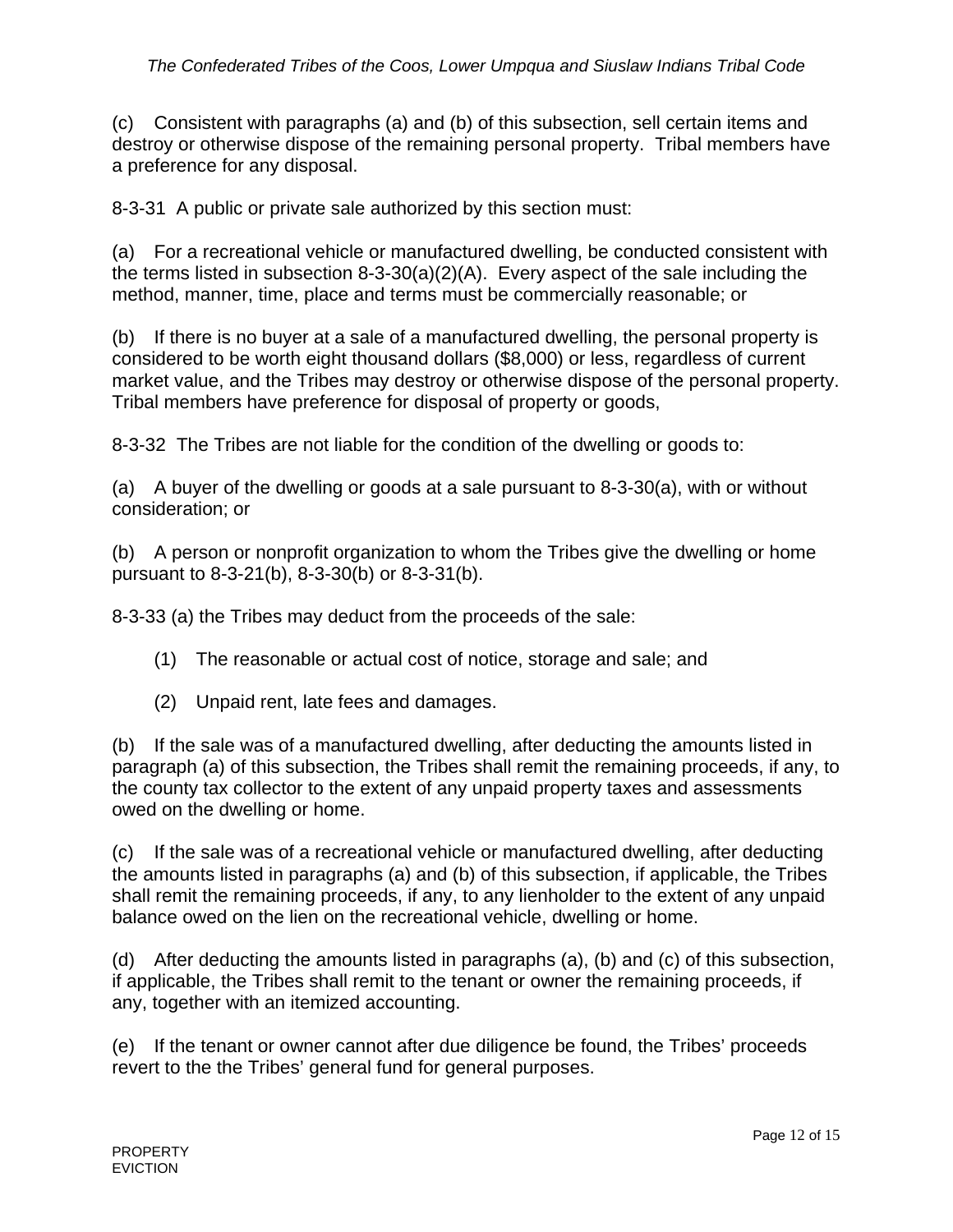8-3-34 The Tribes are not responsible for any loss to the tenant, lienholder or owner resulting from storage of personal property in compliance with this section unless the loss was caused by the Tribes' deliberate or negligent act.

8-3-35 Complete compliance in good faith with this section shall constitute a complete defense in any action brought by a tenant, lienholder or owner against the Tribes for loss or damage to such personal property disposed of pursuant to this section.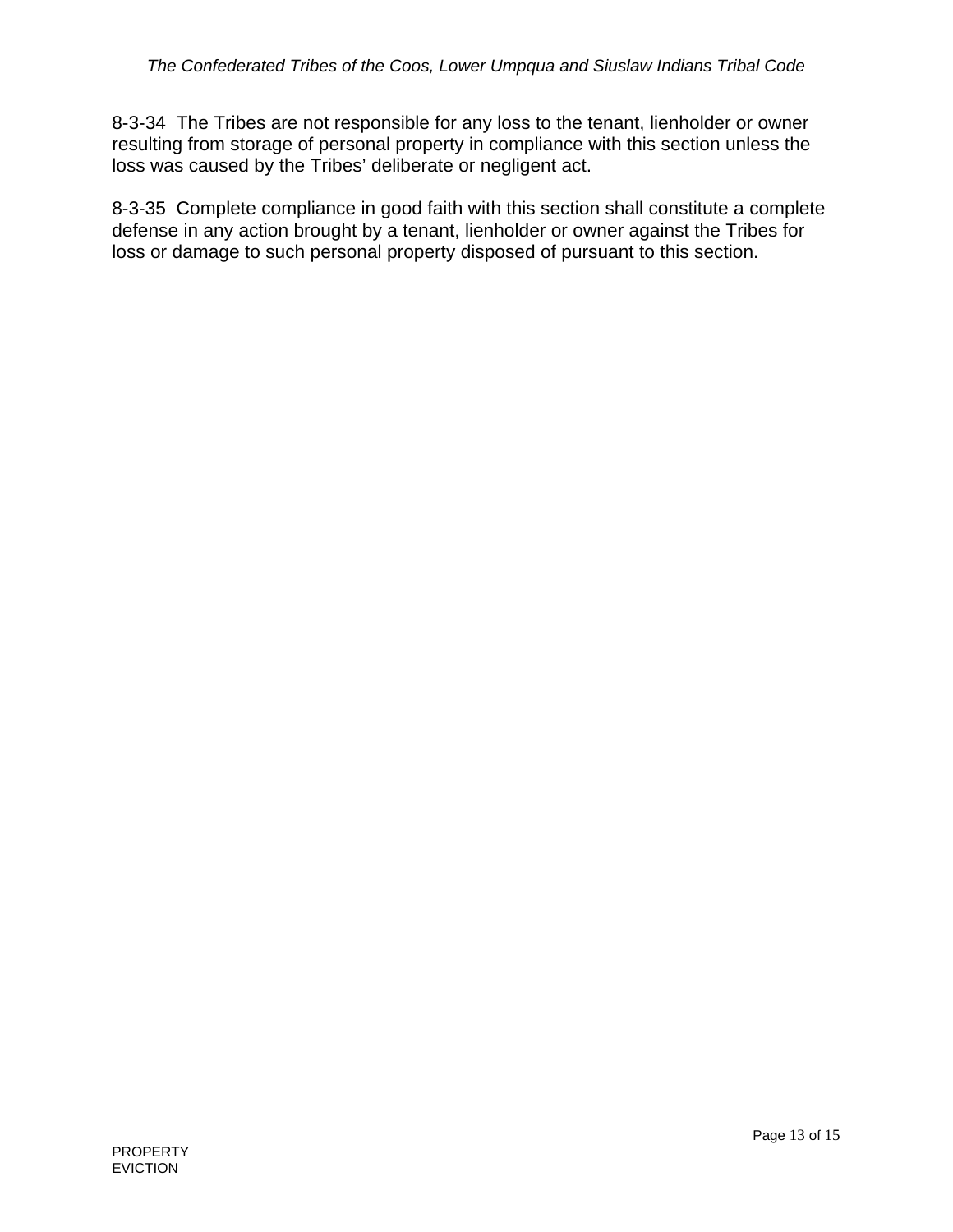# APPENDIX A

## LEGISLATIVE HISTORY AND EDITORIAL CHANGES EVICTION CODE